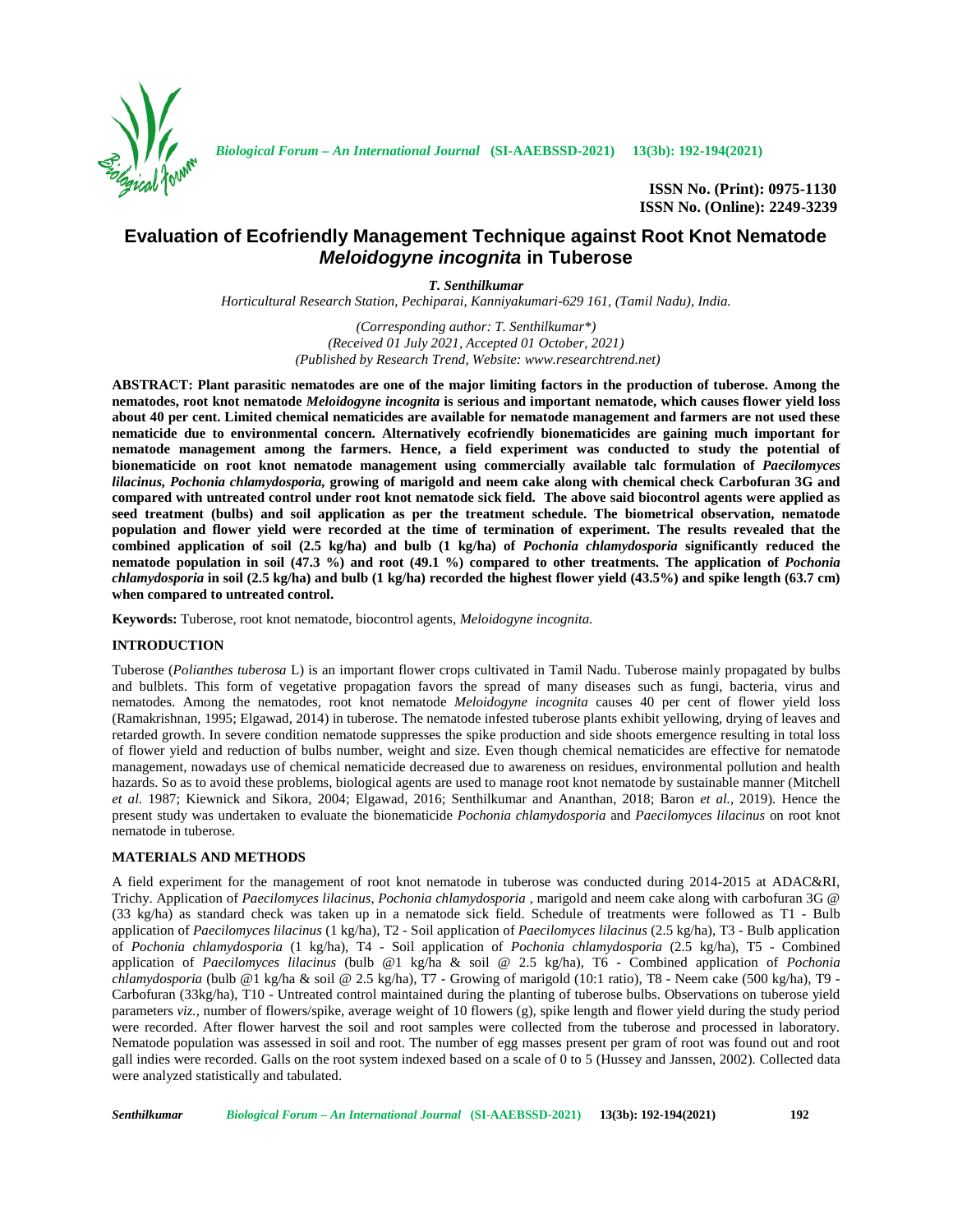#### **RESULT AND DISCUSSION**

All the data were analyzed and tabulated. The results revealed that in all the treatments from the Table (1 and 2) it was observed that biocontrol efficacy on biometric characters were increased and nematode population was decreased in soil as well as root when compared to untreated control. The combined treatment of soil (2.5 kg/ha) and bulb (1 kg/ha) of *Pochonia chlamydosporia* effectively reduced the nematode population in soil and root. The application of *Pochonia chlamydosporia* in soil (2.5 kg/ha) and bulb (1 kg/ha) recorded the highest flower yield (43.5 %) and spike length (14.1 %) when compared with untreated control. Similarly the maximum number of flowers per plant (46.7 %) was recorded in above said treatment followed by combined application of *P. lilacinus* (bulb @1 kg/ha & soil @ 2.5 kg/ha) compared with untreated control. Similarly *P. chlamydosporia* in soil (2.5 kg/ha) and bulb (1 kg/ha) treated plants were recorded lowest number of root knot nematode population (167.7) and adult female nematode population was also recorded as 9.3 per g of root with gall index o 2.7 when compared to untreated control.

| Table 1: Evaluation of eco-friendly management tactics against root knot nematode Meloidogyne incognita in tuberose |  |  |  |  |  |  |  |
|---------------------------------------------------------------------------------------------------------------------|--|--|--|--|--|--|--|
| under field conditions.                                                                                             |  |  |  |  |  |  |  |

|                | <b>Treatments</b>                                                                            | Root knot<br>nematode<br>$(250g \text{ soil})$ | Per cent<br>decrease<br>over control | No. of<br>nematode<br>$/g$ of root | Per cent<br>decrease<br>over control | No. of<br>egg<br>$\frac{mass}{g}$<br>of root | Per cent<br>decrease<br>over<br>control | Gall<br>Index |
|----------------|----------------------------------------------------------------------------------------------|------------------------------------------------|--------------------------------------|------------------------------------|--------------------------------------|----------------------------------------------|-----------------------------------------|---------------|
| $\mathbf{1}$   | Bulb application of <i>Paecilomyces lilacinus</i> (1 kg/ha)                                  | 178.7                                          | 43.9                                 | 12.7                               | 30.9                                 | 8.7                                          | 48.0                                    | 3.3           |
| T <sub>2</sub> | Soil application of <i>Paecilomyces lilacinus</i> (2.5 kg/ha)                                | 181.7                                          | 42.9                                 | 13.7                               | 25.5                                 | 9.7                                          | 42.0                                    | 3.7           |
| T <sub>3</sub> | Bulb application of <i>Pochonia chlamydosporia</i> (1 kg/ha)                                 | 174.7                                          | 45.1                                 | 12.0                               | 34.5                                 | 8.3                                          | 50.0                                    | 3.3           |
| T <sub>4</sub> | Soil application of Pochonia chlamydosporia (2.5<br>kg/ha)                                   | 183.0                                          | 42.5                                 | 13.0                               | 29.1                                 | 8.7                                          | 48.0                                    | 3.3           |
| $T_{5}$        | Combined application of <i>Paecilomyces lilacinus</i> (bulb)<br>@1 kg/ha & soil @ 2.5 kg/ha) | 176.0                                          | 44.7                                 | 10.0                               | 45.5                                 | 7.0                                          | 58.0                                    | 3.7           |
| $T_6$          | Combined application of Pochonia chlamydosporia<br>(bulb $@1$ kg/ha & soil $@2.5$ kg/ha)     | 167.7                                          | 47.3                                 | 9.3                                | 49.1                                 | 6.3                                          | 62.0                                    | 2.7           |
| T <sub>7</sub> | Growing of marigold (10:1 ratio)                                                             | 186.0                                          | 41.6                                 | 12.0                               | 34.5                                 | 9.3                                          | 44.0                                    | 3.0           |
| $T_8$          | Neem cake (500 kg/ha)                                                                        | 193.3                                          | 39.3                                 | 13.7                               | 25.5                                 | 10.0                                         | 40.0                                    | 3.3           |
| T <sub>9</sub> | Carbofuran (33kg/ha)                                                                         | 162.3                                          | 49.0                                 | 7.0                                | 61.8                                 | 4.3                                          | 74.0                                    | 2.0           |
| $T_1$          | Untreated control                                                                            | 318.3                                          |                                      | 18.3                               |                                      | 16.7                                         |                                         | 5.0           |
| CD             |                                                                                              | 13.36                                          |                                      | 1.47                               |                                      | 1.32                                         |                                         | $\sim$        |

#### **Table 2: Effect of eco-friendly management tactics against root knot nematode** *Meloidogyne incognita* **on yield of tuberose.**

| <b>Treatments</b>     |                                                                                                 | No.<br>flowers/<br>spike | Per cent<br>increases<br>over<br>control | weight of<br>10 flower<br>(g) | Per cent<br>increases<br>over<br>control | <b>Spike</b><br>length<br>(c <sub>m</sub> ) | Per cent<br>increases<br>over<br>control | <b>Flower</b><br>vield<br>(g) | Per cent<br>increases<br>over<br>control |
|-----------------------|-------------------------------------------------------------------------------------------------|--------------------------|------------------------------------------|-------------------------------|------------------------------------------|---------------------------------------------|------------------------------------------|-------------------------------|------------------------------------------|
| $T_1$                 | Bulb application of <i>Paecilomyces lilacinus</i> (1)<br>kg/ha)                                 | 23.3                     | 30.0                                     | 13.7                          | 24.4                                     | 63.0                                        | 13.2                                     | 41.0                          | 15.4                                     |
| T <sub>2</sub>        | Soil application of <i>Paecilomyces lilacinus</i> (2.5)<br>kg/ha)                               | 24.7                     | 33.8                                     | 13.3                          | 22.5                                     | 61.0                                        | 10.4                                     | 40.7                          | 14.8                                     |
| $T_3$                 | Bulb application of Pochonia chlamydosporia<br>$(1 \text{ kg/ha})$                              | 26.3                     | 38.0                                     | 14.0                          | 26.2                                     | 62.0                                        | 11.8                                     | 43.3                          | 20.0                                     |
| $T_4$                 | Soil application of Pochonia chlamydosporia<br>$(2.5 \text{ kg/ha})$                            | 25.7                     | 36.4                                     | 14.7                          | 29.5                                     | 61.3                                        | 10.9                                     | 47.0                          | 26.2                                     |
| $T_{5}$               | Combined application of <i>Paecilomyces lilacinus</i><br>(bulb $@1$ kg/ha & soil $@2.5$ kg/ha)  | 27.7                     | 41.0                                     | 14.7                          | 29.5                                     | 63.3                                        | 13.7                                     | 56.3                          | 38.5                                     |
| T <sub>6</sub>        | Combined application of <i>Pochonia</i><br>chlamydosporia (bulb @1 kg/ha & soil @ 2.5<br>kg/ha) | 30.7                     | 46.7                                     | 15.7                          | 34.0                                     | 63.7                                        | 14.1                                     | 61.3                          | 43.5                                     |
| $T_7$                 | Growing of marigold (10:1 ratio)                                                                | 25.7                     | 36.4                                     | 12.7                          | 18.4                                     | 60.7                                        | 9.9                                      | 51.7                          | 32.9                                     |
| $T_8$                 | Neem cake (500 kg/ha)                                                                           | 23.0                     | 29.0                                     | 13.3                          | 22.5                                     | 61.0                                        | 10.4                                     | 44.3                          | 21.8                                     |
| T <sub>9</sub>        | Carbofuran (33kg/ha)                                                                            | 22.0                     | 25.8                                     | 12.0                          | 13.9                                     | 59.7                                        | 8.4                                      | 50.3                          | 31.1                                     |
| $T_1$<br>$\mathbf{0}$ | Untreated control                                                                               | 16.3                     |                                          | 10.3                          |                                          | 54.7                                        |                                          | 34.7                          |                                          |
| CD                    |                                                                                                 | 1.59                     |                                          | 1.61                          |                                          | 2.41                                        |                                          | 4.19                          |                                          |

From this experiment it is observed that all the formulation of bio-control agents was effectively reduced the *M. incognita* population in soil as well as root. Suppression of root knot nematode population by *P. chlamydosporia* was due to its egg parasitic nature and can also colonise the rhizosphere of healthy plants (Larriba *et al.,* 2015). The fungus proliferates in the rhizosphere and parasitizes the egg masses of root-knot nematodes as they mature and rupture the root cortex and those egg masses exposed on the root surface (Cannayane and Jonathan, 2008; Mahfouz *et al*. 2018) which affects the extent of galling and the reproduction of root-knot nematodes (Anita and Samiyappan, 2012; Mahfouz *et al*., 2018). This significantly decreased the number of galling in the following generations of nematodes, finally nematode population we reduced simultaneously increase the plant growth (Santhi and Sivakumar, 1995; Milani *et al*., 2019; Baron *et al.,* 2020). It is evidenced with the findings of Jonathan and Rajendran (2000), the population of *M. incogntia* significantly reduced in soil with the application of that *P. lilacinus* in banana. In this study it is observed that the bio-control potential of egg parasitic fungus on nematode management is effective (Cannayane and Rajendran, 2001; Senthilkumar and Ananthan, 2018; Goffré and Folgarait, 2015). From this research